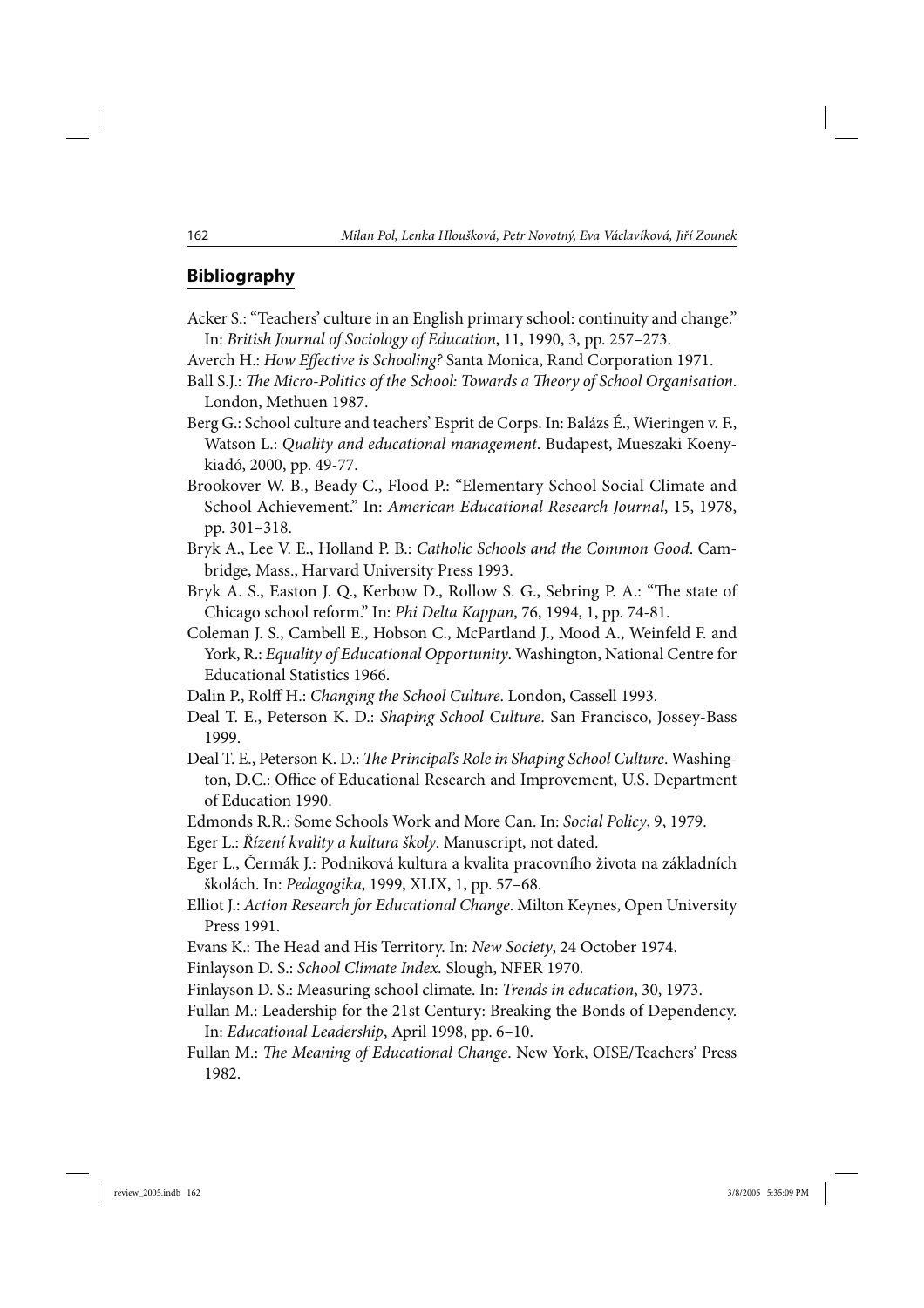- Gillborn D.: *Racism and Anti-Racism in Real Schools*. Buckingham, Open University Press 1995.
- Grecmanová H.: Typy školskej klímy a jej vplyvy. In: *Pedagogická revue*, 1997, 49, 5–6, pp. 258–266.
- Halpin A. W., Croft D. B.: *The Organisational Climate of Schools*. Chicago, University of Chicago 1963.
- Hargreaves D. H.: School culture, school effectiveness and school improvement. In: *School Effectiveness and School Improvement*, 6, 1995, 1, pp. 23–46.
- Hargreaves D. H.: *The Mosaic of Learning: Schools and Teachers for the Next Century*. London, Demos 1994.
- Hejj A. Empirische Methoden zur Erfassung der Schulkultur. In: Holtappels H. G. (eds.) *Beiträge zur Schulentwicklung. Ansätze und Wege schulischer Erneuerung*. Luchterhand, Institut für Schulentwicklungsforschung Universität Dortmund, 1995, pp. 97–115.
- Helsper W., Boehne J., Kramer R.-T., Lingkost A.: Entwürfe zu einer Theorie der Schulkultur und des Schulmythos – strukturtheoretische, mikropolitische, und rekonstruktive Perspektiven. In: Keufer, J. (eds.). *Schulkultur als Gestaltungsaufgabe. Partizipation – Management – Lebensweltgestaltung*. Weinheim, Deutscher studien Verlag, 1998. pp. 29–75.
- Holtappels H.G.: Schulkultur und Innovation Ansätze, Trends und Perspektiven der Schulentwicklung. In: Holtappels, H. G.(eds.) *Beiträge zur Schulentwicklung. Ansätze und Wege schulischer Erneuerung.* Luchterhand, Institut für Schulentwicklungsforschung Universität Dortmund, 1995, pp. 6–36.

Hoyle E.: *The Politics of School Management*. London, Hodder and Stoughton 1986.

- Jakubíková D.: Kultura škol (Part 1–4). *Učitelské listy (Příloha pro ředitele).* 1999, 9, 10; 2000, 1, 2.
- Johnstone M., Munn P.: *Discipline in Scottish Schools. Edinburgh*, Scottish Council for Research in Education 1992.
- Leithwood K., Seashore, Louis K. (eds): *Organizational Learning in Schools*. Lisse, Swets & Zeitlinger 2000.
- Lortie D.: *Schoolteacher, A Sociological Study*. Chicago, University of Chicago Press 1975.
- Martin J.: Can organisational culture be managed? In: Frost, P., Moore, L., Louis, M., Lundberg, C. and Martin, J. (eds): *Organisational Culture*. Beverley Hills, Sage 1985.
- Maslowski R.: *A survey of instruments for measuring school culture*. Paper presented at the ECER conference, 1998, Ljubljana, Slovenia, 17–20 September.
- McLaughlin M. W.: *What matters most in teachers' workplace context?* Washington D.C., Office for Educational Research and Improvement 1993.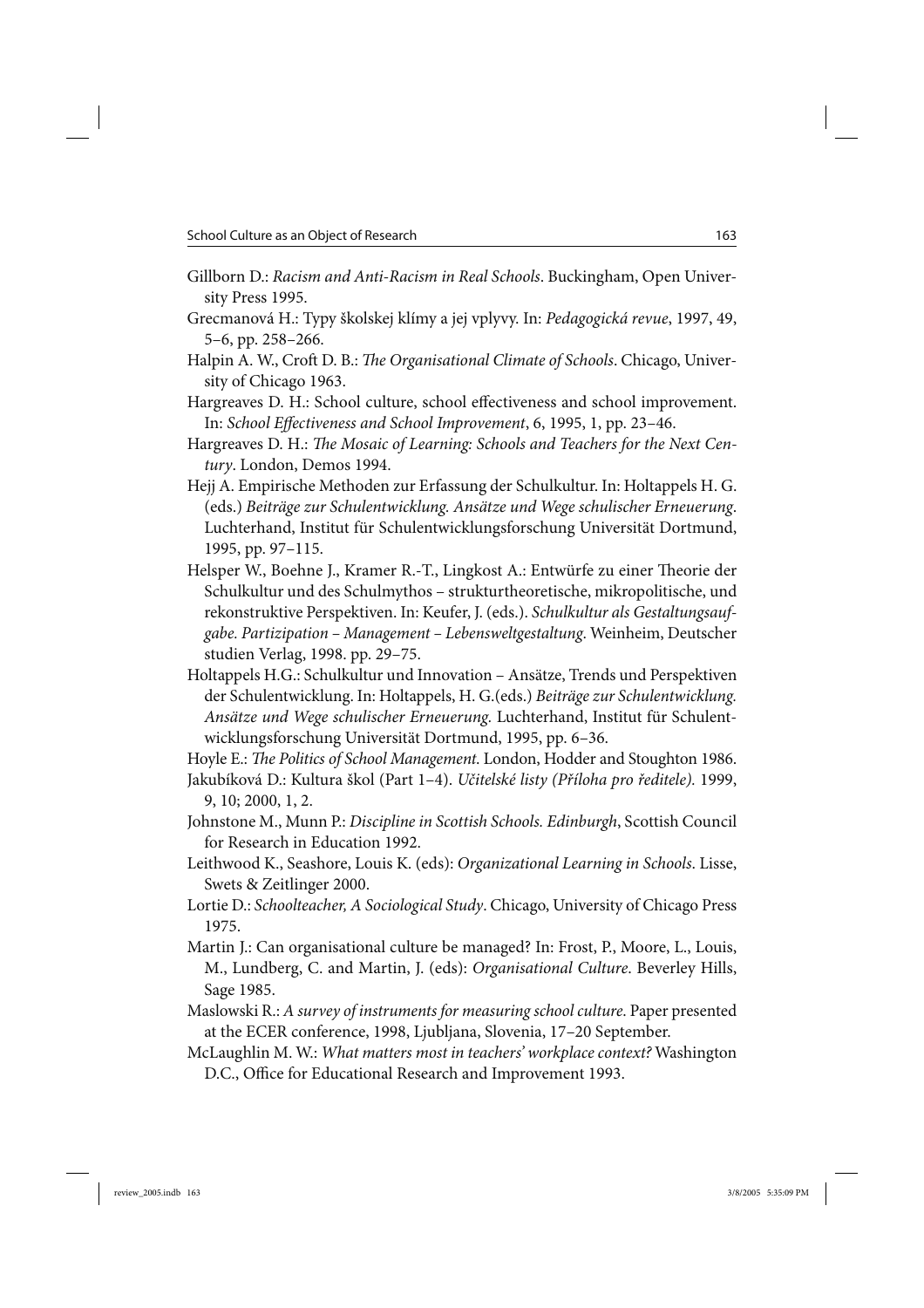- Nias J.: Teachers' moral purposes: stress, vulnerability and strength. In: Huberman, M., Vandenberghe, R. (eds): *Teacher Burnout*. Cambridge, Cambridge University Press 1989.
- Peters T. J., Waterman, R.H.: *In Search of Excellence*. New York, Harper & Row, 1982.
- Plowden Committee: *Children and Their Primary School*. London, Holt, Reinhart and Winston 1967.
- Pol M., Hloušková L., Novotný P., Václavíková E., Zounek J.: Kultura české školy a strategie jejího rozvoje – k předvýzkumné fázi projektu. In: *Nové možnosti vzdělávání a pedagogický výzkum.* Proceedings of 9th ČAPV National Conference (27–28 June 2001), Ostrava, ČAPV – PedF OU 2001, pp. 244–247.
- Pol M., Hloušková L., Novotný P., Václavíková E., Zounek, J.: "Hledání pojmu kultura školy." In: *Pedagogika*, 2002, 2, being printed.
- Prosser J. (ed.): *School Culture*. London, Paul Chapman Publishing SAGE 1999.
- Prosser J., Warburton, T.: Visual Sociology and School Culture. In: Prosser, J. (ed.): *School Culture*. London, Paul Chapman Publishing - SAGE 1999, pp. 82-97.
- Průcha J., Walterová, E., Mareš, J.: *Pedagogický slovník*. Praha, Portál 2001.
- Pryor J., Torrance, H.: Formative Assessment in the Classroom: Where Psychological Theory Meets Social Practice. In: *Social Psychology of Education*, 1998, 2, pp. 151–176.
- Purkey S.C., Smith, M.S.: Effective Schools: A Review*.* In: *The Elementary School Journal*, March 1983.
- Rudduck J., Chaplain, R., Wallace, G.: *School Improvement: What Can Pupils Tell Us?* London, David Fulton 1996.
- Rutter M., Maughan, B., Mortimore, P., Ouston, J.: *Fifteen Thousand Hours: Secondary Schools and Their Effects on Children.* London, Open Books 1979.
- Sarason S. B.: *The Culture of School and the Problem of Change*. Massachusetts, Allyn and Bacon 1971 (reprint 1985).
- Seihl C.: *After the founder: an opportunity to manage culture*. In: Frost, P., Moore, L., Louis, M., Lunberg, C. and Martin, J. (eds): *Organisational Culture*. Beverly Hills, Sage 1985.
- Schein E. H.: *Organisational Culture and Leadership*. San Francisco, Jossey-Bass 1985.
- Stenke D., Melzer W.: *Schulkultur aus der Sicht der quantitativ orientierten Schulentwicklungsforschung*. In: Keuffer, J. (eds.). *Schulkultur als Gestaltungsaufgabe. Partizipation – Management – Lebensweltgestaltung*. Weinheim, Deutscher studien Verlag, 1998. pp. 141–161.
- Stolp, S.: *Leadership for school culture*. http://www.eric.uoregon.edu/publications/ digest/digest091.html (2 April 2000)